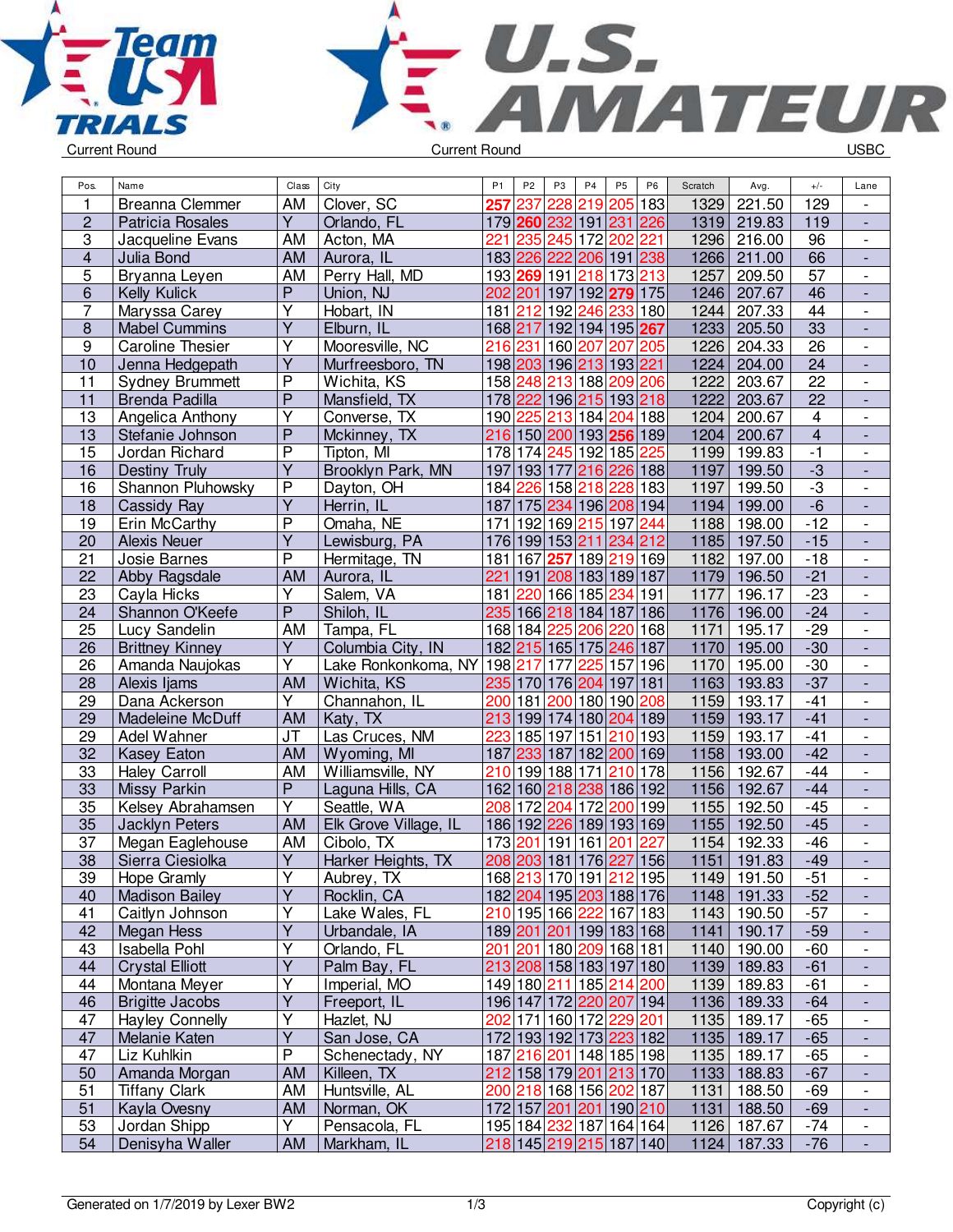



| Pos.            | Name                   | Class                   | City                            | P <sub>1</sub> | P <sub>2</sub> | P <sub>3</sub>  | P <sub>4</sub>          | P <sub>5</sub> | P <sub>6</sub> | Scratch           | Avg.          | $+/-$  | Lane                         |
|-----------------|------------------------|-------------------------|---------------------------------|----------------|----------------|-----------------|-------------------------|----------------|----------------|-------------------|---------------|--------|------------------------------|
| 54              | Faith Welch            | Υ                       | Savannah, TN                    | 187            | 199            |                 | 149 192 217             |                | 180            | 1124              | 187.33        | $-76$  |                              |
| 54              | Sarah Wille            | P                       | Hoffman Estates, IL             |                | 170 222        |                 | 188 170 180 194         |                |                | 1124              | 187.33        | $-76$  | ÷,                           |
| 57              | Rachael Berg           | Υ                       | Surprise, AZ                    | 202            |                |                 | 168 175 166             | 212            | 199            | 1122              | 187.00        | $-78$  | $\overline{\phantom{a}}$     |
| 58              | Kaitlyn Eder           | J <sub>T</sub>          | Lithia, FL                      |                |                |                 | 191 154 184 194 222     |                | 175            | 1120              | 186.67        | $-80$  | $\Box$                       |
| 59              | <b>Taylor Bulthuis</b> | AM                      | Coral Springs, FL               |                | 170 186        |                 | 213 170                 | 202            | 178            | 1119              | 186.50        | $-81$  | $\overline{\phantom{a}}$     |
| 59              | Jennifer Loredo        | Υ                       | Fresno, CA                      |                |                |                 | 193 159 155 224 206 182 |                |                | 1119              | 186.50        | $-81$  | $\overline{\phantom{a}}$     |
| 59              | <b>Kamerin Peters</b>  | JT                      | Toms River, NJ                  |                | 188 204        |                 | 209 169 203 146         |                |                | 1119              | 186.50        | $-81$  | $\overline{\phantom{a}}$     |
| 62              | Lauren Pate            | <b>AM</b>               | Inver Grove Heights, MI 191 187 |                |                |                 | 200 128 200 212         |                |                | 1118              | 186.33        | $-82$  | $\overline{\phantom{a}}$     |
| 63              | <b>Britney Brown</b>   | Υ                       | Columbus, OH                    |                |                | 166 154 214     | 207                     | 218            | 158            | $111\overline{7}$ | 186.17        | $-83$  | $\overline{\phantom{a}}$     |
| 64              | <b>Bryanna Cote</b>    | P                       | Red Rock, AZ                    |                | 180 157        | 171             | 201                     | 225 182        |                | 1116              | 186.00        | $-84$  |                              |
| 65              | Deanna Carrillo        | AM                      | Montebello, CA                  |                |                |                 | 172 195 160 200         | 171            | 217            | 1115              | 185.83        | $-85$  | $\overline{\phantom{a}}$     |
| 65              | Jenna Coldiron         | <b>AM</b>               | Cincinnati, OH                  |                |                |                 | 192 186 203 167 182 185 |                |                | 1115              | 185.83        | $-85$  | ÷,                           |
| 67              | Madysen Keller         | AM                      | Indian Trail, NC                |                |                |                 | 185 201 194 178         | 209 147        |                | 1114              | 185.67        | $-86$  | $\frac{1}{2}$                |
| 67              | Paige Peters           | $\overline{Y}$          | Toms River, NJ                  | 171            |                |                 | 161 194 192 216 180     |                |                | 1114              | 185.67        | $-86$  | ÷,                           |
| 69              | Michaela Kelly         | AM                      | Bettendorf, IA                  |                | 172 231        |                 | 193 212 140 165         |                |                | 1113              | 185.50        | $-87$  | $\overline{\phantom{a}}$     |
| 70              | Paige Beeney           | <b>AM</b>               | Salado, TX                      |                |                |                 | 163 222 151 204 170 201 |                |                | 1111              | 185.17        | $-89$  | $\overline{a}$               |
| 71              | Maranda Pattison       | Υ                       | Redwood Valley, CA              |                | 149 223        | 161             | 226                     | 199 150        |                | 1108              | 184.67        | $-92$  | $\qquad \qquad \blacksquare$ |
| $\overline{72}$ | Samantha Gainor        | <b>AM</b>               | Chesterfield Township,          |                |                |                 | 206 169 174 220 166 172 |                |                | 1107              | 184.50        | $-93$  | $\overline{\phantom{a}}$     |
| 72              | Ashley Rucker          | AM                      | Bartlesville, OK                |                |                |                 | 183 201 168 171         | 234            | 150            | 1107              | 184.50        | $-93$  | $\overline{\phantom{a}}$     |
| 74              | Olivia Farwell         | <b>AM</b>               | Elizabethtown, PA               |                |                |                 | 205 180 215 178 163 165 |                |                | 1106              | 184.33        | $-94$  | $\blacksquare$               |
| 75              | Ashley Dunn            | AM                      | Palmdale, CA                    |                |                |                 | 200 149 194 188 183 191 |                |                | 1105              | 184.17        | $-95$  | $\frac{1}{2}$                |
| 75              | Tara Quinlan           | <b>AM</b>               | Hoffman Estates, IL             |                |                | 159 161 207     | 200 168 210             |                |                | 1105              | 184.17        | $-95$  |                              |
| $\overline{77}$ | Sarah Gill             | Y                       | Attleboro, MA                   |                |                |                 | 145 182 183 204 195 193 |                |                | 1102              | 183.67        | $-98$  | $\blacksquare$               |
| 78              | Kailee Channell        | $\overline{Y}$          | Morris Chapel, TN               |                |                |                 | 198 145 190 218 138 211 |                |                | 1100              | 183.33        | $-100$ | ÷,                           |
| 79              | Nicolette Mendez       | AM                      | Homer Glen, IL                  |                |                |                 | 158 159 175 191         | 198 215        |                | 1096              | 182.67        | $-104$ | $\frac{1}{2}$                |
| 80              | Madison Janack         | Ÿ                       | Myrtle Beach, SC                |                | 178 192 171    |                 | 206                     | 186 162        |                | 1095              | 182.50        | $-105$ | $\frac{1}{2}$                |
| 80              | Amber MacLeod          | AM                      | Brick, NJ                       | 131            |                |                 | 173 154 194             | 232            | 211            | 1095              | 182.50        | $-105$ | $\qquad \qquad \blacksquare$ |
| 82              | Julia Huren            | <b>JT</b>               | Westland, MI                    | 171            |                |                 | 166 214 173             | 160 204        |                | 1088              | 181.33        | $-112$ |                              |
| 82              | Jillian Martin         | Y                       | Stow, OH                        | 181            |                |                 | 170 158 189 191 199     |                |                | 1088              | 181.33        | $-112$ |                              |
| 84              | Leah Glazer            | $\overline{\mathsf{Y}}$ | Henderson, NV                   | 171            |                |                 | 173 160 184 220 179     |                |                | 1087              | 181.17        | $-113$ | $\blacksquare$               |
| 85              | Ashley Channell        | Ÿ                       | Morris Chapel, TN               | 202            | 211            |                 | 164 158 189 161         |                |                | 1085              | 180.83        | $-115$ | $\frac{1}{2}$                |
| 85              | <b>Taylor Davis</b>    | $\overline{\mathsf{Y}}$ | Burton, MI                      |                | 179 169 201    |                 | 189                     | 170 177        |                | 1085              | 180.83        | $-115$ |                              |
| 87              | Sierra Kanemoto        | <b>AM</b>               | Dayton, OH                      |                | 183 167        |                 | 189 160 168 217         |                |                | 1084              | 180.67        | $-116$ | $\frac{1}{2}$                |
| 88              | Angelique Dalesandro   | Y                       | Rolling Meadows, IL             | 223            |                |                 | 174 148 189 163 186     |                |                | 1083              | 180.50        | $-117$ | ÷.                           |
| 88              | Katelyn Orisek         | $\overline{\mathsf{Y}}$ | Yorkville, IL                   |                | 185 191        | 243             | 151                     |                | 163 150        | 1083              | 180.50        | $-117$ | $\frac{1}{2}$                |
| 90              | <b>Tyra Sanchez</b>    | Υ                       | Honolulu, HI                    |                |                | 170 155 183 207 |                         | 152            | 214            | 1081              | 180.17        | $-119$ | $\frac{1}{2}$                |
| 91              | Hannah Forton          | Υ                       | Macomb, MI                      | 201            | 161            | 208             | 169                     | 191            | 149            | 1079              | 179.83        | $-121$ |                              |
| $\overline{91}$ | Addison Herzberg       | J <sub>T</sub>          | Wichita, KS                     |                |                |                 | 170 160 136 241 205 167 |                |                | 1079              | 179.83        | $-121$ |                              |
| 93              | Shawna Strause         | AM                      | Tucson, AZ                      |                |                |                 | 199 164 185 192 187 151 |                |                |                   | 1078   179.67 | -122   | $\overline{\phantom{a}}$     |
| 94              | <b>Cassidy Courey</b>  | Υ                       | Brooklyn Center, MN             |                |                |                 | 246 176 181 164 176 134 |                |                | 1077              | 179.50        | $-123$ |                              |
| 95              | Evan Smith             | Y                       | Seattle, WA                     |                |                |                 | 195 183 193 162 152 190 |                |                | 1075              | 179.17        | $-125$ |                              |
| 96              | Arianna Campbell       | <b>AM</b>               | Coos Bay, OR                    |                |                |                 | 222 187 155 161 159 187 |                |                | 1071              | 178.50        | $-129$ |                              |
| 97              | Dakotah Hazlewood      | AM                      | Capron, IL                      |                |                |                 | 210 169 166 173 170 182 |                |                | 1070              | 178.33        | $-130$ | $\overline{\phantom{a}}$     |
| 98              | Brooklyn Boudreau      | Y                       | Snohomish, WA                   |                |                |                 | 181 150 206 183 162 187 |                |                | 1069              | 178.17        | $-131$ | $\blacksquare$               |
| 99              | Stephanie Zavala       | AM                      | Downey, CA                      |                |                |                 | 158 150 154 179 203 224 |                |                | 1068              | 178.00        | $-132$ | $\overline{\phantom{a}}$     |
| 100             | Emma Dockery           | Y.                      | Kent, OH                        |                |                |                 | 171 164 219 165 181 163 |                |                | 1063              | 177.17        | $-137$ | $\overline{\phantom{a}}$     |
| 100             | Jordan Newham          | AM                      | Aurora, IL                      |                |                |                 | 158 180 193 180 152 200 |                |                | 1063              | 177.17        | $-137$ | $\qquad \qquad \blacksquare$ |
| 102             | Gazmine Mason          | <b>AM</b>               | Cranston, RI                    |                |                |                 | 193 140 189 190 179 171 |                |                | 1062              | 177.00        | $-138$ | $\blacksquare$               |
| 102             | Jenna Williams         | Υ                       | Homosassa, FL                   |                |                |                 | 148 188 176 161 170 219 |                |                | 1062              | 177.00        | $-138$ |                              |
| 104             | Sarah Voiers           | Υ                       | Valparaiso, IN                  |                |                |                 | 162 162 213 168 162 194 |                |                | 1061              | 176.83        | $-139$ |                              |
| 105             | Crystal Singh          | Υ                       | Parkland, FL                    |                |                |                 | 178 156 122 204 207 193 |                |                | 1060              | 176.67        | $-140$ | $\overline{\phantom{a}}$     |
| 106             | McKenna Collier        | Υ                       | Brick, NJ                       |                |                |                 | 166 176 157 190 211 159 |                |                | 1059              | 176.50        | $-141$ |                              |
| 107             | Cara Stasel            | AM                      | Bonaire, GA                     |                |                |                 | 182 135 188 177 166 210 |                |                | 1058              | 176.33        | $-142$ | $\overline{\phantom{a}}$     |
| 108             | <b>Elizabeth Ross</b>  | Y                       | Schenectady, NY                 |                |                |                 | 183 166 160 188 177 183 |                |                | 1057              | 176.17        | $-143$ | ÷,                           |